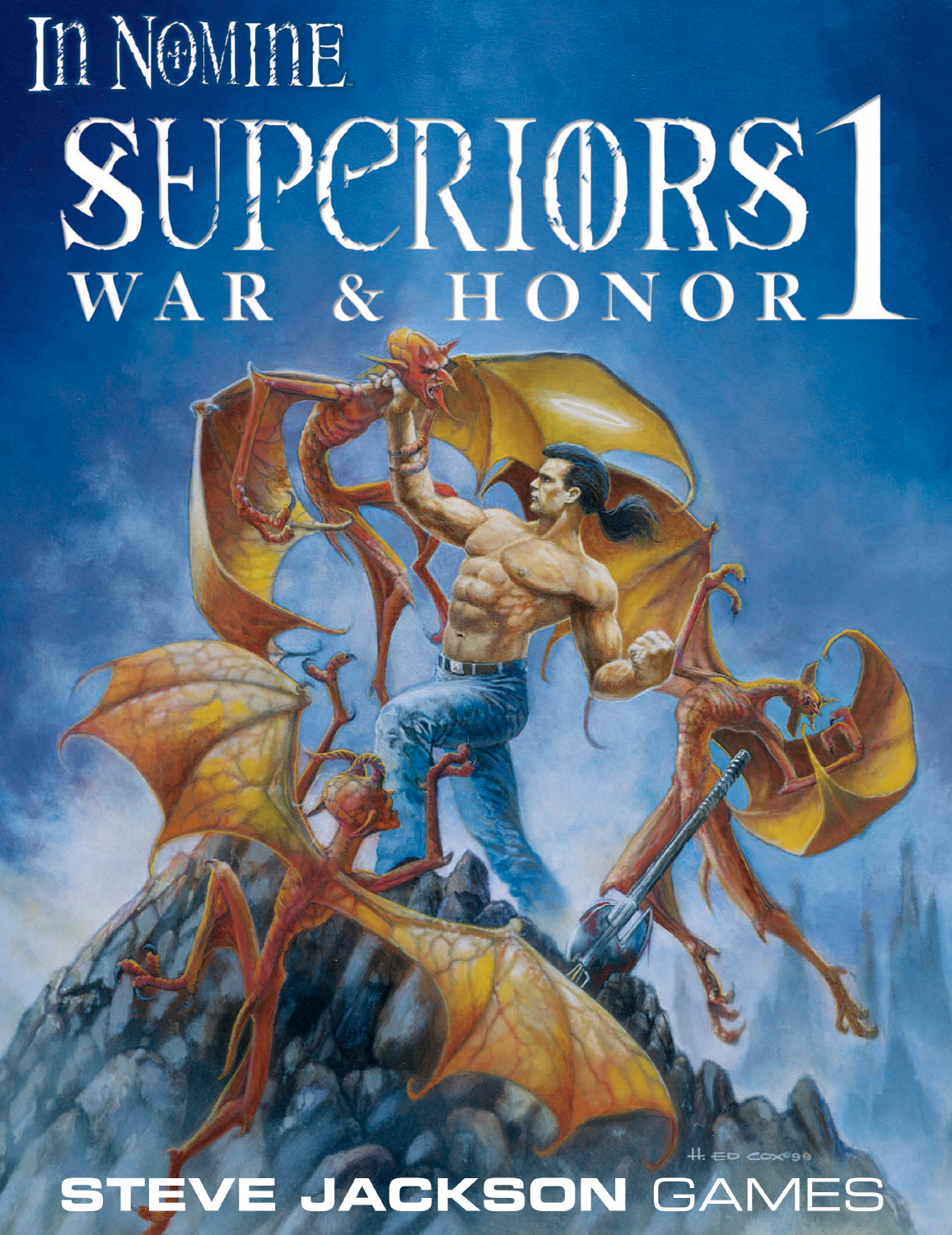# SHPPRIORS W A R & H O N O R I

#### INTRODUCTION ..........................4

# **JAVID – HALAKITE**

HRCHANGEL OF STONE ....... BY R. SEAN BORGSTROM, JAMES CAMBIAS, AND DEREK PEARCY Dissonance . . . . . . . . . . . . . . . . . . . . . . . . . . 6

| Expanded Rites  10                                                   |
|----------------------------------------------------------------------|
|                                                                      |
| Secret Songs 10                                                      |
| Common Malakite Oaths  10                                            |
| <b>SHAPER OF CONTINENTS 11</b>                                       |
| Names, Appearance, and Manner  11                                    |
| The Word of Stone  11                                                |
| Earthquakes and Volcanoes 11                                         |
| $History \ldots \ldots \ldots \ldots \ldots \ldots \ldots \ldots 12$ |
| Legends and Holy Mysteries  13                                       |
| Personality and Outlook  14                                          |
| David's Oaths  16                                                    |
|                                                                      |
| David and Marc  18                                                   |
| Variations on a Theme 20                                             |
| Stone's World 21                                                     |
| Wonders of the Catacombs 21                                          |
| David's Tethers 22                                                   |
| Wonders Under The World 23                                           |
| <b>SERVANTS OF THE LIVING STONE 24</b>                               |
| Sample Tether: The Impact Tether 24                                  |
|                                                                      |
| Word-Bound Servitors 25                                              |
| Frozen Malakim 28                                                    |
| Skinheads and Militias? 30                                           |
|                                                                      |
| Geomancers 31                                                        |
|                                                                      |
| Associations, Societies, and Gangs  33                               |
| Sample Servitor: Salem 33                                            |
| Sample Servitor: Joshiro 34                                          |
| Modes of Address 35                                                  |

**C ONTENTS**

 $\bigvee$ 

| <u>and the second part of the second part of the second part of the second part of the second part of the second part of the second part of the second part of the second part of the second part of the second part of the seco</u> |
|--------------------------------------------------------------------------------------------------------------------------------------------------------------------------------------------------------------------------------------|
| JOMINIC – SERAPFI                                                                                                                                                                                                                    |
| FIRCFIANSEL OF JUDSMENT  36                                                                                                                                                                                                          |
| BY ELIZABETH MCCOY, S. JOHN ROSS,<br>AND DEREK PEARCY                                                                                                                                                                                |
|                                                                                                                                                                                                                                      |
| Servitor Attunements 38                                                                                                                                                                                                              |
| Distinctions $\ldots \ldots \ldots \ldots \ldots \ldots \ldots$ 39                                                                                                                                                                   |
| Special Distinctions 39                                                                                                                                                                                                              |
| Bright Lilim 39                                                                                                                                                                                                                      |
| Basic Rites  40                                                                                                                                                                                                                      |
| Expanded Rites  40                                                                                                                                                                                                                   |
| Chance of Invocation  40<br>Common Malakite Oaths  40                                                                                                                                                                                |
| Secret Songs  40                                                                                                                                                                                                                     |
| DOMINIC IN DETAIL 41                                                                                                                                                                                                                 |
|                                                                                                                                                                                                                                      |
| Personality and Outlook  41                                                                                                                                                                                                          |
| Seraph Archangels and the TRUTH  41<br>Views on God  42                                                                                                                                                                              |
| Collaboration with the Fallen 42                                                                                                                                                                                                     |
|                                                                                                                                                                                                                                      |
| The Word of Judgment  43<br>Philosophy of the War  43                                                                                                                                                                                |
| Beneath the Cloak 43                                                                                                                                                                                                                 |
|                                                                                                                                                                                                                                      |
| The Enemy's Servants 47                                                                                                                                                                                                              |
| The Celestial Tribunal  48                                                                                                                                                                                                           |
| Folk Tales of Judgment  48                                                                                                                                                                                                           |
| Dominic's Tethers  48<br>Nuremberg Tether  49                                                                                                                                                                                        |
| Variations on a Theme 50                                                                                                                                                                                                             |
| <b>WALKING IN JUDGMENT:</b>                                                                                                                                                                                                          |
| <b>SERVITORS OF DOMINIC 50</b>                                                                                                                                                                                                       |
| Word-Bound Servitors 51                                                                                                                                                                                                              |
| Humans and Judgment 51                                                                                                                                                                                                               |
| "Forgive me, Most Holy,                                                                                                                                                                                                              |
| Modes of Address 52                                                                                                                                                                                                                  |
| Duties of Judgment $\dots\dots\dots\dots\dots\dots$ 53                                                                                                                                                                               |
| The Redeemed $\,\ldots\ldots\ldots\ldots\ldots\ldots\ldots\,53$                                                                                                                                                                      |
| Being Dominican 53                                                                                                                                                                                                                   |
| Changing Superiors 54<br>Creationers In Service To Judgment  55                                                                                                                                                                      |
| Law School: Trainees 55                                                                                                                                                                                                              |
| Expanded Relations 56                                                                                                                                                                                                                |
| Sample Servitor: Zadok 56<br>Sample Servitor: Mihr, Angel of Mercy 57                                                                                                                                                                |

<u>tudi dalam kalendalah dalam kalendar</u>

| Relationships $\ldots \ldots \ldots \ldots \ldots \ldots \ldots 58$            |
|--------------------------------------------------------------------------------|
|                                                                                |
| Less Common Triads $\dots\dots\dots\dots\dots \dots$ 60                        |
|                                                                                |
| Identifying Judgment 62                                                        |
|                                                                                |
|                                                                                |
|                                                                                |
|                                                                                |
|                                                                                |
|                                                                                |
| $Outcasting \ldots \ldots \ldots \ldots \ldots \ldots \ldots \ldots \ldots 69$ |
|                                                                                |

#### LAURENCE – HALAKITE HRChAngel OF the Sword . . . . . . . . . . . . . . . . . . . . . 70 BY DAVID EDELSTEIN, S. JOHN ROSS, AND DEREK PEARCY Dissonance . . . . . . . . . . . . . . . . . . . . . . . . . 71 Choir Attunements . . . . . . . . . . . . . . . . . . 71 *Bright Lilim* . . . . . . . . . . . . . . . . . . . . . . . . 72 Servitor Attunements . . . . . . . . . . . . . . . 73 Distinctions . . . . . . . . . . . . . . . . . . . . . . . . 73 Relations . . . . . . . . . . . . . . . . . . . . . . . . . . 74 Basic Rites . . . . . . . . . . . . . . . . . . . . . . . . . 74 Expanded Rites . . . . . . . . . . . . . . . . . . . . . 74 Chance of Invocation . . . . . . . . . . . . . . . . 74 Invocation Modifiers . . . . . . . . . . . . . . . . 74 *Secret Songs* . . . . . . . . . . . . . . . . . . . . . . . . . 74 **LAURENCE IN DETAIL** . . . . . . . . . . . . . . . 75 History . . . . . . . . . . . . . . . . . . . . . . . . . . . . 75 *Common Malakite Oaths* . . . . . . . . . . . . . . 75 Personality and Outlook . . . . . . . . . . . . . . 76 *Laurence's Oaths* . . . . . . . . . . . . . . . . . . . . . 77 Views on God . . . . . . . . . . . . . . . . . . . . . . 78 Views on Man . . . . . . . . . . . . . . . . . . . . . . 78 Priorities . . . . . . . . . . . . . . . . . . . . . . . . . . 78 Planning the War . . . . . . . . . . . . . . . . . 80 *Catholic Angels* . . . . . . . . . . . . . . . . . . . . . . 80 *Laurence's Failures* . . . . . . . . . . . . . . . . . . . 80 Politics . . . . . . . . . . . . . . . . . . . . . . . . . . . . 81 *Laurence's Victories* . . . . . . . . . . . . . . . . . . . 81 The Eternal City . . . . . . . . . . . . . . . . . . . . 86 *Exorcists* . . . . . . . . . . . . . . . . . . . . . . . . . . . 86 Variations on a Theme .................. 87 *Tethers* . . . . . . . . . . . . . . . . . . . . . . . . . . . . . 87



**BEARING THE SWORD: SERVITORS OF LAURENCE** . . . . . . . . . . 88 *Laurence's Feminine Side* . . . . . . . . . . . . . . 88 Obedience and Dissonance . . . . . . . . . . . 89 *Word-Bound Servitors* . . . . . . . . . . . . . . . . . 89 Organization . . . . . . . . . . . . . . . . . . . . . . . 90 Orders of the Sword . . . . . . . . . . . . . . . . . 91 *Modes of Address* . . . . . . . . . . . . . . . . . . . . . 91 Choirs . . . . . . . . . . . . . . . . . . . . . . . . . . . . 93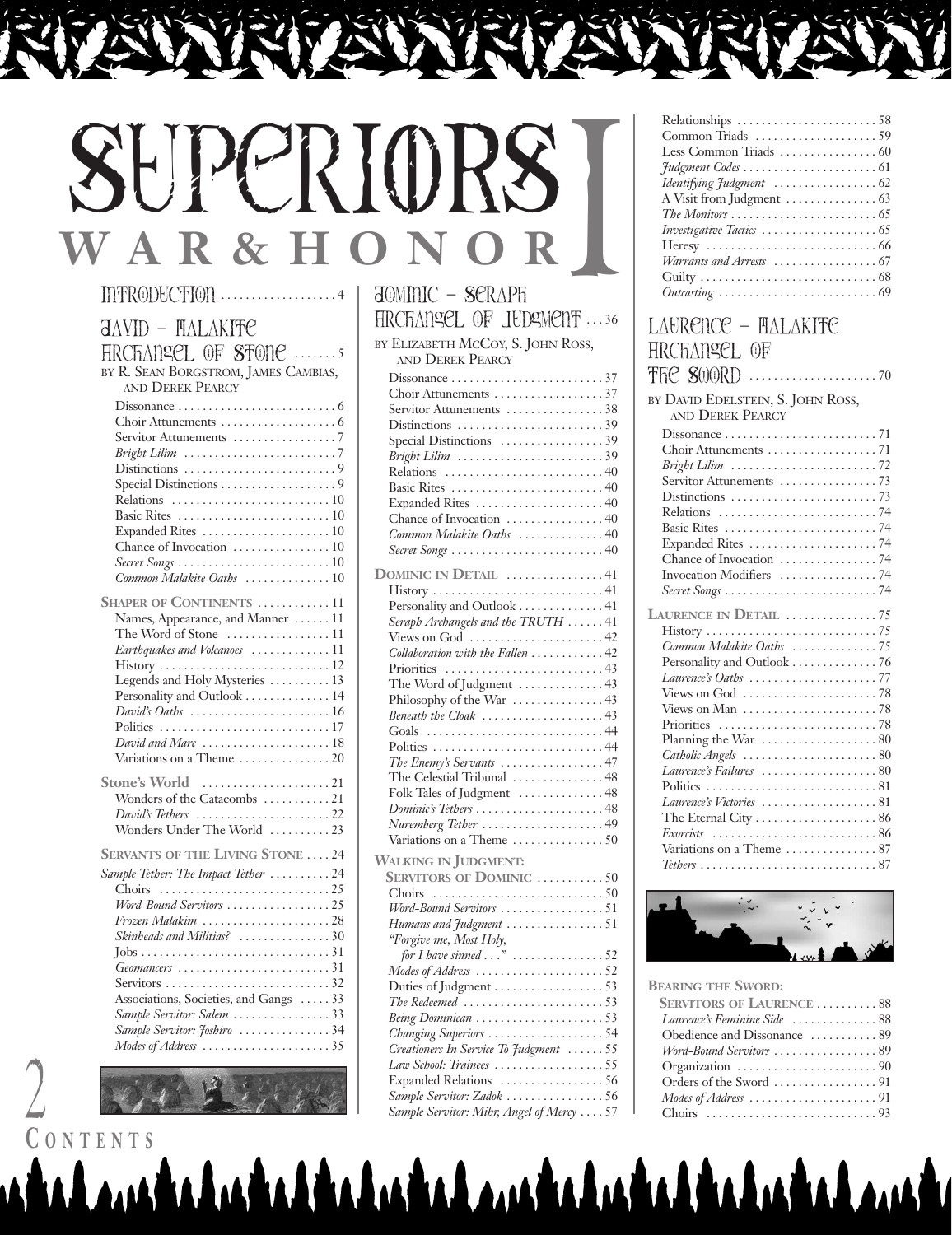| Servitors of Creation in                                  |
|-----------------------------------------------------------|
| Service to the Sword $\ldots \ldots \ldots \ldots \ldots$ |
| Sample Servitor: Curtis,                                  |
| the Angel of Etiquette 96                                 |
|                                                           |
| Sample Servitor: Angela 97                                |
|                                                           |
| The Quest $\dots\dots\dots\dots\dots\dots\dots\dots99$    |
|                                                           |
| Rewards and Punishments  100                              |
|                                                           |
| Relationships  101                                        |
| Changing Superiors  101                                   |
| The Tsayadim  102                                         |

#### Michael – Seraph

Archangel of War . . . . . . . . . 103

| by Genevieve R. Cogman |  |
|------------------------|--|
| um Deper Deidor        |  |

| AND DEREK PEARCY                                                                                                                                                                                                                                                                                                                                 |  |
|--------------------------------------------------------------------------------------------------------------------------------------------------------------------------------------------------------------------------------------------------------------------------------------------------------------------------------------------------|--|
| Choir Attunements  104<br>Servitor Attunements  105<br>Bright Lilim $\ldots \ldots \ldots \ldots \ldots \ldots \ldots 105$<br>Basic Rites  106<br>Expanded Rites  106<br>Chance of Invocation  106<br>Invocation Modifiers  106<br>Secret Songs  106                                                                                             |  |
| MICHAEL IN DETAIL  107<br>Common Malakite Oaths  107<br>Michael's Spies  107<br>Meetings at the Volcano 108<br>Who Profited? 108<br>Personality And Outlook  109<br>War And The Universe  109<br>Michael and Laurence 110<br>Discussions with Baal 112<br>Variations on a Theme  113<br>War Stories 114<br>$Michelle - The Female Version   114$ |  |
| THE GROVES 115<br>An Angel's Tent Is His Castle  115<br>Michael's Axe 115<br>The Practice Grounds 116<br>Word-Bound Servitors 117<br><b>THERE'S NO DISCHARGE</b>                                                                                                                                                                                 |  |
| FROM THE WAR 117<br>Modes Of Address 118<br>Humans 119<br>Allies Off The Record 119<br>Michael And Religion 119<br>Serving War  120<br>Michael's Tethers  120<br>The Changdu Go Board 120                                                                                                                                                        |  |

# **ABOUT** *IN NOMINE*

Steve Jackson Games is committed to full support of the *In Nomine* system. Our address is SJ Games, Box 18957, Austin, TX 78760. Please include a selfaddressed, stamped envelope (SASE) any time you write us! Resources now available include:

*Pyramid* (**<www.sjgames.com/pyramid>**)*.* Our online magazine includes new rules and articles for *In Nomine*. It also covers all the hobby's top games – *AD&D, Traveller, World of Darkness, Call of Cthulhu, Shadowrun* and many more – and other SJ Games releases like *GURPS, INWO, Car Wars, Toon, Ogre Miniatures* and more. And *Pyramid* subscribers also have access to playtest files online, to see (and comment on) new books before they're released.

*New supplements and adventures. In Nomine* continues to grow, and we'll be happy to let you know what's new. A current catalog is available for an SASE. Or check out our Web site (below).

*Errata.* Everyone makes mistakes, including us – but we do our best to fix our errors. Up-to-date errata sheets for all *In Nomine* releases, including this book, are always available from SJ Games; be sure to include an SASE with your request. Or download them from the Web – see below.

*Q&A*. We do our best to answer any game question accompanied by an SASE.

*Gamer input.* We value your comments. We will consider them, not only for new products, but also when we update this book on later printings!

*Internet.* Visit us on the World Wide Web at **<www.sjgames.com>** for an online catalog, errata and hundreds of pages of information. We also have conferences on Compuserve and AOL. You can get specific infomation about this book at **<www.sjgames.com/in-nomine/superiors1>**.

*Mailing List.* Much of the online discussion of *In Nomine* happens on our e-mail list. To join, send mail to majordomo@lists.io.com with "subscribe in nomine-l" in the body.

*In Nomine Online.* We also support online roleplaying channels for *In Nomine*. If you'd like to start a MOO or similar Internet environment for gaming *In Nomine*, please check out our policy information at **<www.sjgames.com/in-nomine/angelmush.html>**.

| Bright Lilim  125                                                     |
|-----------------------------------------------------------------------|
| Sample Servitor: Nisroc, Angel of Spies 126                           |
| Sample Servitor: Mildred  127                                         |
| Coping With Stress  129                                               |
| Relations 130                                                         |
| Discretion Is The Better Part Of Valor 130                            |
| Dealing with Judgment  131                                            |
| HDVCNTURC SCEDS 132                                                   |
| <b>STONE ADVENTURE SEEDS</b> 133                                      |
| Shepherds $\dots \dots \dots \dots \dots \dots \dots \dots \dots 133$ |
|                                                                       |
| Judgment Adventure Seeds  135                                         |
|                                                                       |

A Day's Work . . . . . . . . . . . . . . . . . . . . . 135

ur Latarlat latar latar Latar Latar Latar

| Conflict of Interest. 137         |
|-----------------------------------|
|                                   |
| Witness for the Defense  138      |
| THE SWORD ADVENTURE SEEDS  139    |
|                                   |
| A Snake in Priest's Clothing  140 |
| The Arms Dealer  140              |
| Take My Life Please! 140          |
| WAR ADVENTURE SEED  141           |
| Extraction Mission  141           |
| Kurt Brensen 141                  |
|                                   |

**C ONTENTS**

 $\mathcal{A}_{\mathbf{1}}$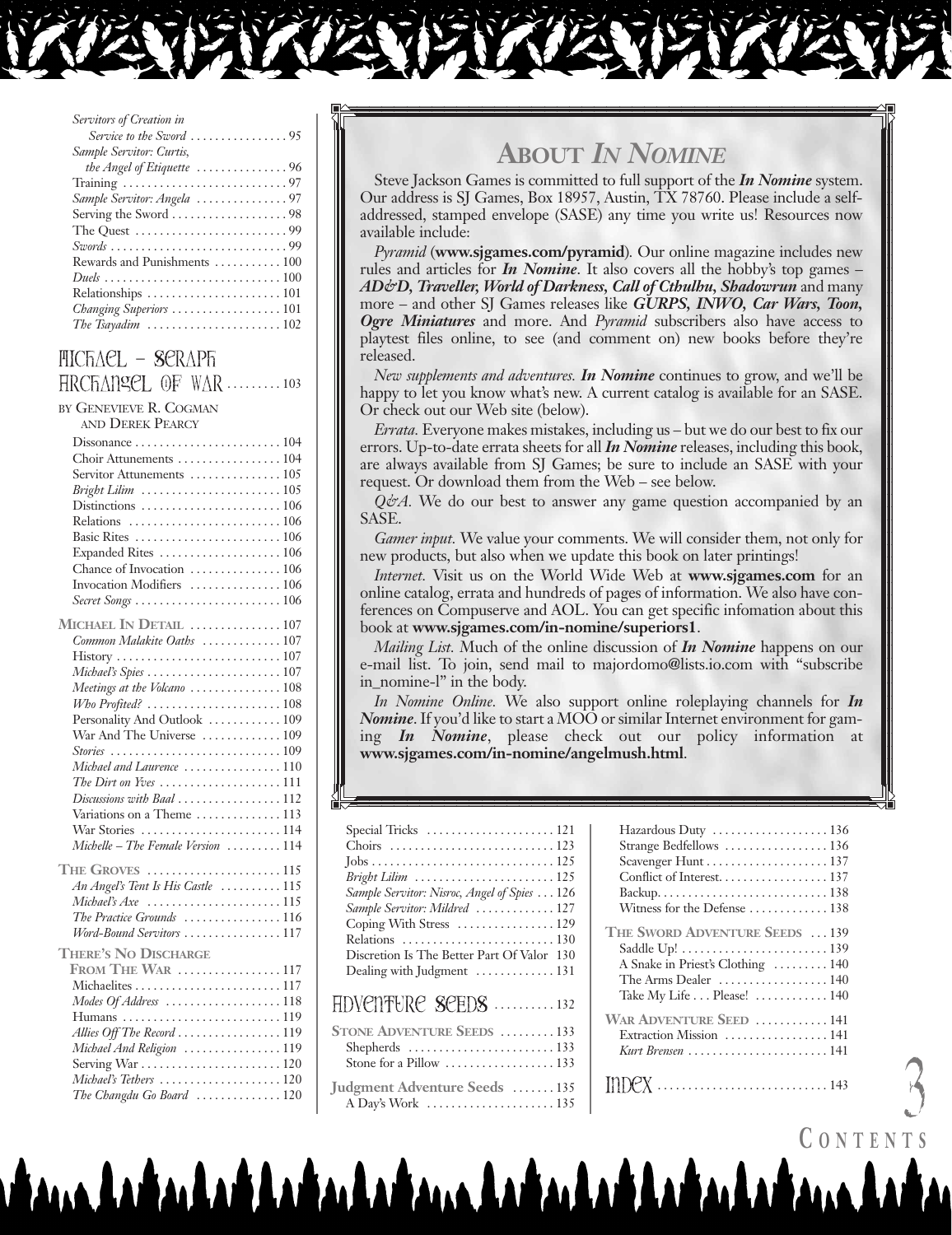# Introduction

# **WAR AND HONOR**

*"G'Quan wrote, 'There is a greater darkness than the one we fight. It is the darkness of the soul that has lost its way.' The war we fight is not against powers and principalities. It is against chaos . . . and despair. Greater than the death of flesh is the death of hope. The death of dreams. Against this peril we can never surrender."*

*– G'Kar, Babylon 5*

The primary defining feature of the universe of *In Nomine* is the War.

No matter which Superior a celestial serves, no matter which side, what Word, what place – be it Heaven, Hell, the Marches, or Earth – it all boils down to that great celestial conflict.

With several notable exceptions, all the Archangels are active in the War, but four in particular stand out. Some angels refer to them as Heaven's warchiefs. Others quietly whisper imprecations about the "Warmongers" and the "Hyenas." Most of Heaven simply calls them the "Militant Faction," when they need to refer to them collectively at all.

They and their angels form the front line in the War.



#### **NEW AND IMPROVED**

*"If honor be your clothing, the suit will last a lifetime; but if clothing be your honor, it will soon be worn threadbare." – William Arnot*

The following pages contain the most complete information currently available on the four primary "War Faction" Archangels – War, Stone, Judgment, and the Sword – and their Servitors. Data on these confront themselves and their very natures.<br>
Superiors has been assembled from its appearances in Superiors has been assembled from its appearances in

prior sourcebooks and combined with new (and *newlyrevealed*) material to produce the definitive canon for each. The result is sweeping coverage of what it is like to serve each Superior, from game mechanics to Servitor subculture. And while there are new Servitor Attunements here, more importantly there is in-depth exploration of the community, attitudes, and perspective of each Archangel's Servitors – raw material for exceptional roleplaying.

The reader will notice that a number of Choir Attunements are now labeled "Restricted." These are Attunements that can *not* be bought by members of other Choirs. This is a necessary clarification: Because some Choir Attunements are elaborations or specializations of a Choir's resonance, or address some lack or advantage possessed by that Choir, they would be meaningless applied to an angel of a different Choir. Examples would be the attunement possessed by Michael's Kyriotates, and most Bright Lilim attunements.

# **WHAT DID YOU DO IN THE WAR, DADDY?**

*"I do not believe it useful to generalize opinions, to teach admirations. It is for each man to procure himself the emotions he needs, and the morality which suits him." – Remy De Gourmont*

The devotee of *In Nomine* will find more than enough detail on Michael, Lawrence, Dominic, and David in *Superiors 1*. But don't forget – the contents of this book were not written just to be read, but to be explored in play. What rumors about your Superior – and others – do you believe, and more importantly, which do you reject? Do you share your Archangel's grudges and prejudices? Do you embrace the darker sides of your Superior's nature, or seek to transcend them in service to his brighter aspects? These questions and others can serve as springboards, not only for character development, but for entire adventures and campaigns. And don't overlook the adventure seeds, some of which are designed to put player characters through a mental and emotional wringer in order to make them

#### **I NTRODUCTION**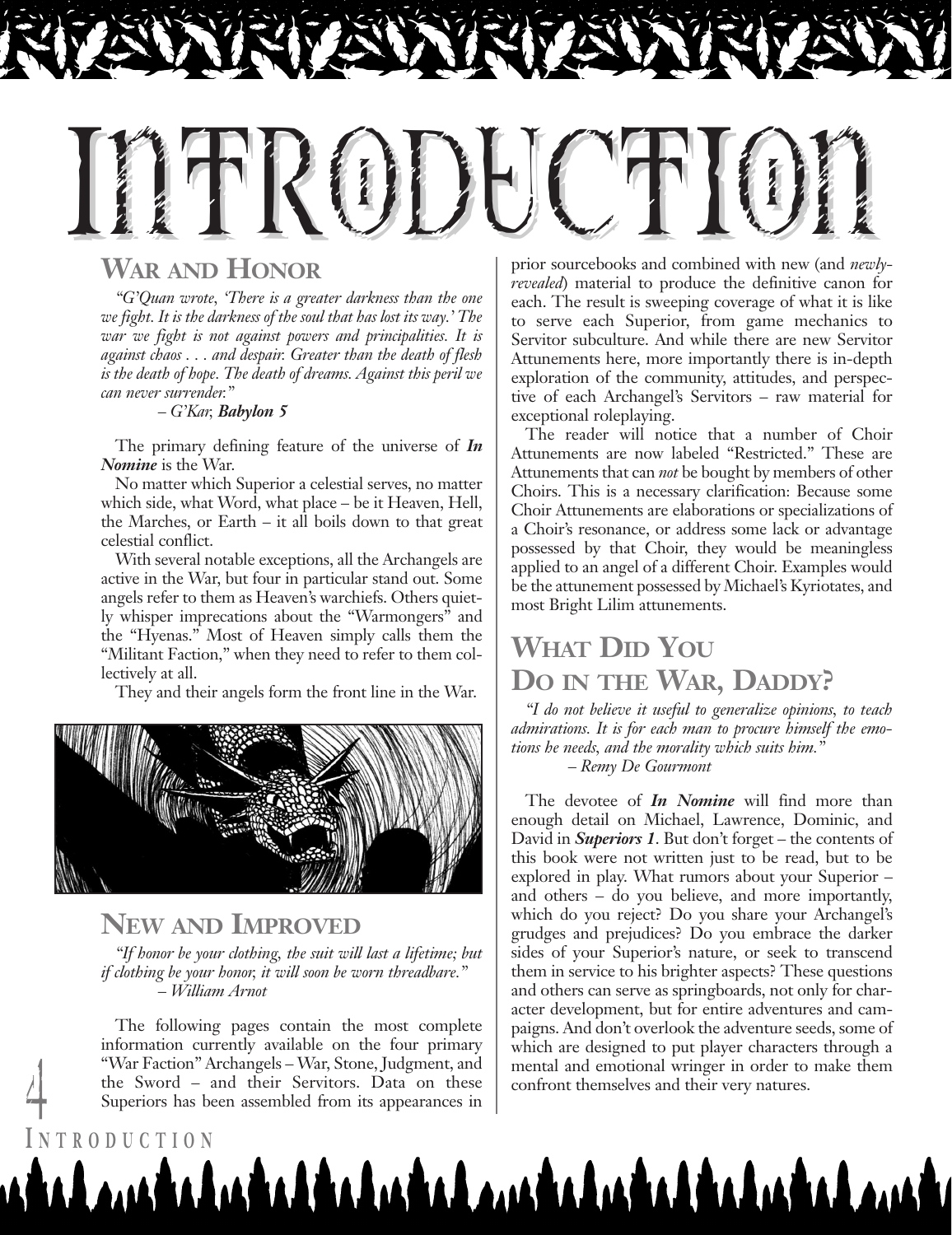#### **GOALS**

Dominic's greatest goal is to keep any other angel from Falling, even if he has to kill them first.

Hard on the heels of that, he wants to remove demonic influence – by definition, unjust – from human society, by strengthening religious morals and ethics. He is not fond of the concept of "separation of church and state," since it implies that religion and justice are separate, but he does not try very hard to reverse such separations when they arise naturally. Still, he would rather humans follow the principles of the Church, even when there are flaws, than strike out on their own and become ensnared by demonic selfishness. This does mean that he disapproves of divorce, adultery, killing of any other human (with the exception of Hellsworn), and any other violations of "thou shalt not."



#### **POLITICS**

The Archangel of Judgment can't avoid involvement in the power struggles of Heaven, especially since his investigations inevitably take on a political tinge. In fact, he is at the center of some of Heaven's bitterest disputes.

#### *Michael*

**D OMINIC**

Michael's grudge against Dominic is best known. Michael's warrior ethic of individual glory sounded ominously similar to Lucifer's words before the Fall, and he feared weaker beings might be vulnerable if they followed Michael's example.

Naturally, Michael was offended by these accusations, and his indignation turned to rage when Dominic convened a formal trial and found Michael guilty of the sin **of Pride.** But Dominic's ruling was overturned by God will *have* to see the Truth.

<u>talamatalantalitakan ambalantalitakan am</u>

Himself, and Michael retained his position as the greatest of the Archangels. Dominic accepted the Divine verdict and has shown no special animosity toward Michael or his Servitors, despite the grudge War bears.

# *Eli*

The Archangel of Creation is a more straightforward case. By abandoning his duties as an Archangel, Eli is a rebel whether he's joined Lucifer or not. Dominic wants to bring Eli in for a full trial and settle the issue once and for all. That other Archangels – including Yves, of all people – are protecting Eli makes Dominic quite uneasy, for he cannot see how Eli's innocence could be proven. He does not wish to make another judgment which God overrules, but he *cannot* ignore Eli's irresponsibility.

#### *Gabriel*

Dominic's feelings about Gabriel are mixed, and that also disturbs him greatly. They were once closely associated, as Gabriel's punishing the cruel dovetailed with Dominic's role as judge. But her ideas of justice gradually diverged from his; Gabriel protested some of the harsher acts committed in the name of law and order, while he condemned haphazard punishments which focused on only one aspect of wrongdoing.

The final break was over Islam. Dominic, among others on the Seraphim Council, opposed the creation of new religions. During the Council debates, Gabriel lost patience and – before a decision was reached – dictated the Qu'ran to the Prophet Muhammed. Further, upon comparison of Yves' copy of the Qu'ran to the one Muhammed wrote, discrepancies were found. It was unclear if Gabriel

had done this deliberately for selfish reasons, unconsciously as part of her (his, then) prophetic nature, or if Muhammed had inserted them. However, this was enough; Dominic accused Gabriel of heresy and began the trial. But the Archangel of Fire refused to be judged and stormed angrily out of Heaven.

Yves did his best to calm the waters and exerted all his influence on Dominic to have the charges revoked. But Gabriel refused to return and became increasingly unstable as the years passed. Dominic now believes Gabriel's madness makes her too dangerous to wander loose, and has repeatedly urged that she be confined for her own safety – if not that of her Servitors or the Earth itself. But he makes no effort to bring her into custody personally. For now, Dominic will wait. Someday, Gabriel's insanity will cause a major disaster, and then the other Archangels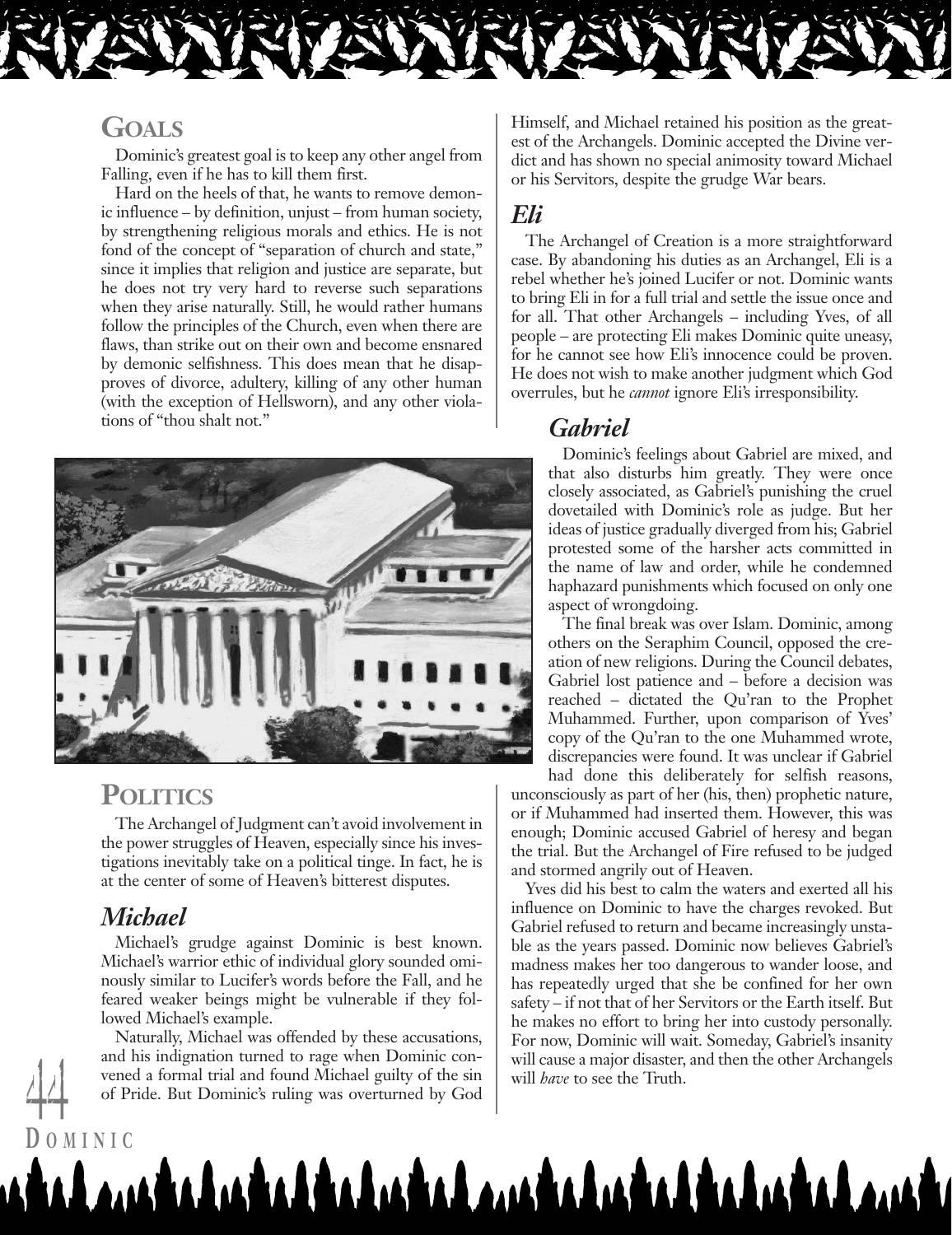

## **SERVITOR ATTUNEMENTS**

# *The Blade Blessing of Laurence*

The angel may give a divine edge to any blade by touching it and spending 3 Essence. It has +5 Power for the next number of combat rounds equal to the angel's Celestial Forces. This Power is *added* to the normal Power of the weapon, even relics (but they must be actual blades; a Fiery Sword doesn't count). Multiple applications of Blade Blessing are *not* cumulative, however.

#### *Hunt*

This attunement grants to a Servitor the ability to unerringly track any being he has fought, however great the distance between them. He may keep track of a number of his opponents equal to his Ethereal Forces.

#### *Scabbard*

This attunements lets the angel "sheathe" any number of weapons just outside of normal space, concealing them utterly until needed. Drawing a scabbarded weapon (the angel simply pulls it out of thin air) doesn't require a combat round – it may be done instantaneously. Weapons stored with this attunement must be ones that the angel can personally wield – it can't be used to hide field artillery. An M-60 is about the practical limit.

## *Purity of Purpose*

The angel may speak to a group of humans assembled before him, calming them and quieting any distractions in their minds. The listeners will lay aside arguments, unseemly passions, and fears, and their thoughts will focus on the goal or problem that the angel presents. The effect always lasts for as long as the angel speaks to the assembly. Beyond that, it's up to the quality of the speech, and the assembly. A group of decent men and women, addressed eloquently with a serious concern, will stay rallied and focused until the job is *finished*. A group of drunken Marines, shouted at for being rowdy, will shut up long enough to listen, and go back to their revelry when the speech is over.

# *Holy Fortitude*

The angel may invest Essence into a dying vessel (including his own) to stave off physical death for a short time. The vessel must be within sight of the angel so attuned, who must spend 2 Essence *instantly* at the point when death would occur. The victim makes an immediate Will roll to stay alive; effective Will is *tripled* for

atana da ta ta ta ta ta ta tana da ta ta ta ta ta ta

someone who is currently striving toward a sincere and righteous goal. He will stay alive for a number of combat rounds equal to twice the check digit of a successful Will roll, *regardless of injuries sustained during that time*.

# *Divine Absolution*

The angel may absorb the jarring screech of dissonance in others. This is one of the few Purity attunements which Laurence has been able to refine according to his own Word.

Divine Absolution allows one to lay hands on a dissonant angel and remove a point of dissonance. It costs 5 Essence, *and* inflicts 4d6 Soul hits upon the one absorbing the dissonance! Soul damage taken in this manner heals at a rate of 1 hit per hour when the angel is resting in one of Laurence's Tethers. Otherwise, it must heal normally, at a rate of 1 hit per week (the Celestial Song of Healing can also be applied).

Such absolution is not granted lightly. Laurence usually gives the Divine Absolution attunement only to Servitors who have earned a high Distinction. They hear confessions from dissonant angels, and assign a suitable penance. Only an angel who is truly repentant will be given absolution. Needless to say, offering or accepting any kind of reward or payment for a Divine Absolution would be heinous in Laurence's eyes.

# **DISTINCTIONS**

# *Vassal of the Sword*

Laurence's Vassals can remain serious under any circumstances, even demonic provocation (including diabolical resonances and attunements), and can judge the seriousness of others.

# *Friend of the Lord's Troops*

The angel can judge a person's courage (for example, knowing whether his opponent is going to crack or not).

# *Master of the Armies of God*

The angel can state a refusal in so severe a tone as to discourage the other party from reiterating his proposition – it is, in essence, the power to end a conversation by just saying, "NO."

# *Higher Distinctions*

Beyond Master of the Armies of God, Laurence grants higher distinctions only to those who not only have distinguished themselves in his service, but who have taken on responsibilities of leadership.

**L AURENCE**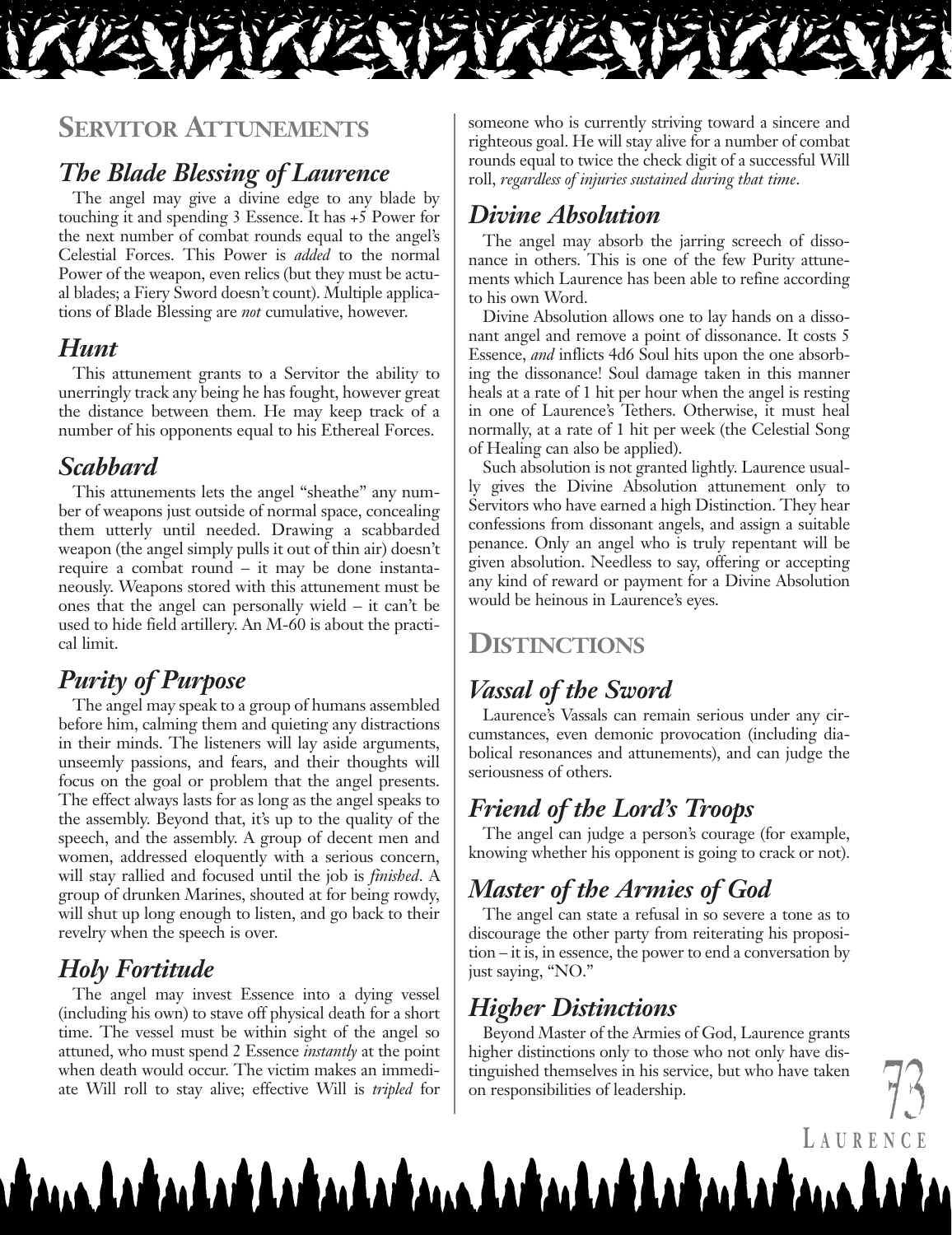The first angel created by God, older than any celestial but the ineffable Yves, Michael is a Seraph and he tells it straight: things aren't run in Heaven like they used to be. It's not his job to bitch about things, so he generally doesn't – but he's getting tired of pulling Laurence's fat out of the fire every century or so.

As the most powerful angel, in mind and body, Michael bested Lucifer in hand-to-hand combat and personally kicked his red ass out Heaven's door. (The remaining rebels, damned by God, conceded the battle and found their own way out.) For this, God made Michael

the Archangel of War. While Laurence rules the armies of God, Michael is the commander of those who fight alone, relying only on their own weapons.

His servants fight vigorously so that one day the War will end. They are proud, powerful, and never back down from a fight. But they're also sympathetic to the human condition, and try not to miss out on an opportunity to relieve a human of his pain, if only by listening to his war stories.

Michael is a warrior. He lives only for God's struggle. The fact that he doesn't use a noble weapon (he prefers

a battle axe to a sword) has earned him the disdain of some Archangels – but not Laurence, who has crossed iron with Michael and has humble memories of the occasion.

Pig-headed and individualistic, Michael doesn't mollycoddle his servants – but he does protect them from Dominic, whom he calls "the hyena of Heaven." Many millennia ago, Michael was the target of an inquest into vainglory, chaired by Dominic. He accused Michael and his servants of encouraging heathenish traditions (collecting trophies, promoting warrior cults, sporting blasphemous heraldry, etc.). God intervened and acquitted Michael, not because he was innocent but because without pride and glory – and Michael – Heaven's greatest battles would be lost.

# **DISSONANCE**

Retreat from any conflict without a direct order generates dissonance in Michael's servants. An agent of Michael must otherwise be beaten into unconsciousness and dragged bodily from the field of battle. The angels of War stand against the forces of Hell as their Archangel does; they must conquer in that battle or fall, but they cannot flee. War stand against the forces of Hell as their Archangel fades away.<br>does; they must conquer in that battle or fall, but they cannot flee

# **CHOIR ATTUNEMENTS**

# *Seraphim*

The attacks of Michael's Seraphim tend to strike home, as they see past their opponents' maneuvers to the truth. A target may Dodge, but at a penalty equal to the Seraph's Corporeal Forces.

# *Cherubim (restricted)*

If, barring the intervention of Celestial Forces, someone to whom a Cherub of War is attuned will die in the next 24 hours, that angel will feel it in the pit of his stomach. This attunement doesn't identify the nature or exact timing of the fatal stroke. Acting on its warning, however, a Cherub of War *can* alter events to keep the attuned person alive.

# *Ofanim*

The speedy and unpredictable Ofanim who work for the Archangel of War invariably get the drop on everyone else, even when mortally wounded! In combat, Michael's Ofanim always go first. They favor hit and run

and hit again tactics – maneuvering backward with the intention of circling round to strike again doesn't generate dissonance for them.

## *Elohim*

Calmest of their whole stoic Choir, these Elohim can look into people's eyes and tell just how serious they are – how much they're willing to risk in a situation. If someone is resigned to killing, or to dying, then these angels will know it. Elohim of Michael are expert at identifying and removing definite fighters from a combat situation, leaving behind the uncertain and the easily dissuaded.

# *Malakim*

<u>A matalatalitalatal matalatalitalatal ma</u>

Malakim of War can hear the sound of danger sweeping through the Symphony, beginning as many minutes ahead of time as they have Corporeal Forces, and growing louder until the moment of conflict. However, this gift doesn't identify the nature of the threat – only its existence. It *is* possible for a combat to be defused and never happen – in that case, the theme of danger

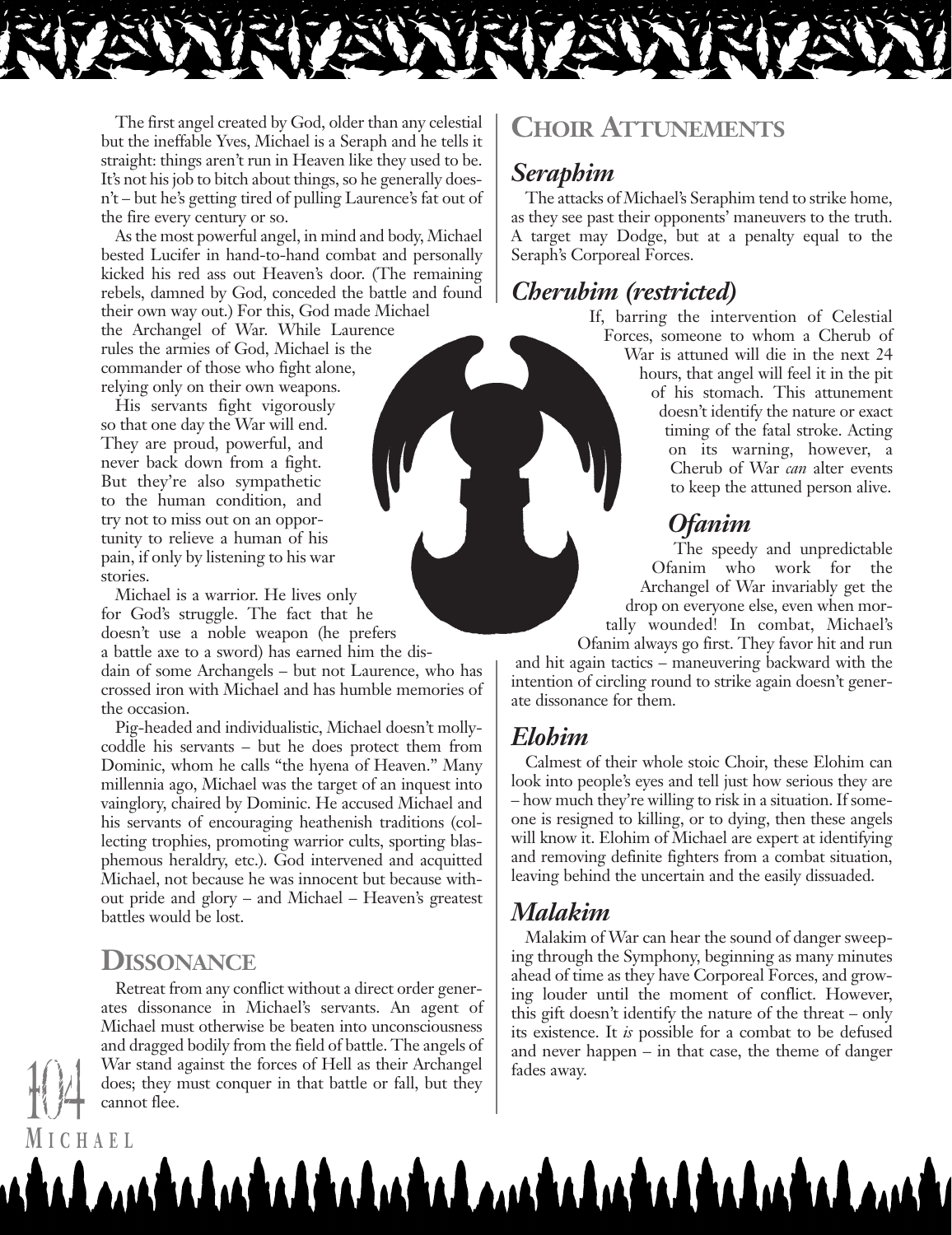

Adventure seeds, 132-142; *Judgment,* 135-137; *Stone,* 133-134; *the Sword,* 137-139; *War,* 140-142. Advocate attunement, 39. Alcove of the Table, 22. Allowed laxness, 68. American Libertarian Party, 34. Andrealphus, Prince of Lust, 66; *opinion of David,* 19; *opinion of Dominic,* 46; *opinion of Laurence,* 84; *opinion of Michael,* 111. Angela, Kyriotate Servitor of Stone, 97. Antaeos, 13. Apocalypse, 108. Appeals, 69. "Appeals Triad," 57. Archangel Opinions, *on David,*, 17-18; *on Dominic,* 45-46; *on Laurence,* 82-83; *on Michael,* 110-111. Armageddon, 112. See also *Apocalypse, the.* Armor attunement, 7. Arrests, 67. Artifacts, 13, 22, 24, 43, 62, 101, 115, 138-139. Artistry code, 61. Ashur-Nars-Pal II, 14. Asia, 87. Asmodeus, Prince of the Game, 37, 41, 42, 43, 48, 49, 50, 54, 59, 126, 133-134, 135, 136, 137, 140-142; *opinion of David,* 19; *opinion of Dominic,* 47; *opinion of Laurence,* 84; *opinion of Michael,* 112. See also *Game, the.* Associations, 25, 33.<br>Associations societies and Associations, societies, and gangs, 33. Assyria, 14. Atheists, 119.<br>Attunements, 69, 91, 122; *Advocate,* 39; *Armor,* 7; *the Blade Blessing of Laurence,* 73; *Blood Oath,* 105; *Brotherhood,* 8; *Choir,* 6-7, 37-38, 71-72, 104-105; *Cold Touch,* 8; *Deep Gaze,* 8; *Divine Absolution,* 73; *Gaze, 8; Drome Absortation,* 39;<br>Divine Mediation, 39;<br>Bigger Beavenly *Geomancy,* 8; *Heavenly Judgment,* 39; *Holy Fortitude,* 73; *Howl,* 105; *Hunt*, 73; *Incarnate Law,* 39; *Inevitability,* 9; *One to One,* 105; *Proficiency,* 105; *Purity of Purpose,* 73. *Rock Hard,* 9; *Scabbard,* 73; *Sure-Footed,* 106; *Uriel's,* 73, 102. Australia, *Uluru/Ayers Rock,* 22. Baal, Prince of the War, 12, 107, 109, 110, 114, 121, 137, 140- 142; *meetings with Michael,* 112; *opinion of David,* 19; *opinion of Dominic,* 47; *opinion of Laurence,* 84; *opinion of Michael,* 112. Badges, Judgment, 62. Balseraphs, 35. Baltimore, 15. Battle of Poitiers, 81, 82. Beleth, Princess of Nightmares, 69. 108. 98.

32, 42; *opinion of David,* 19; *opinion of Dominic,* 47; *opinion of Laurence,* 84; *opinion of Michael,* 112.

Belial, Prince of Fire, 137; *opinion of David,* 19; *opinion of Dominic,* 47; *opinion of Laurence,* 84; *opinion of Michael,* 112. Black Death, 42. Blade Blessing of Laurence, the,<br>73: 73; Blandine, Archangel of Dreams, 32, 42, 45, 54, 92, 98, 127, 130; *opinion of David,* 17; *opin-ion of Dominic,* 45; *opinion of Laurence,* 82; *opinion of Michael,* 110. Blood Oath attunement, 105. Bodhisattva, 78, 93, 95. British Isles, 30. Brotherhood attunement, 8. Byzantium, 75, 79. Cambodia, *Angkor Wat,* 87; *Phnom Penh,* 87. Canada, 31. Cardinal Virtues, 86. Castle of Purity, 75. Catacombs, 21-23, 26, 29, 31, 34; *Catacomb-dwellers* 21. Catholic angels, 80. Catholicism, 97. See also *Roman Catholic Church.* Cave of the Freedom of Reflection, 22. Cave of Transformation, 23. Cave Where Wind Walks Through Stones, 22. Caver Brotherhood, 34. Caverns, David's, 115. See also *Catacombs, the.* Celestial Tribunal, 48, 55, 56, 58, Celts, 30, 118. Champion/hero archetype, 107, Changdu Go Board, 120. Changing Superiors, *from David,* 32; *from Dominic,* 54; *from Laurence,* 101. Charlemagne, 81. Cherubim, 6, 26, 38, 48, 52, 54, 71, 94, 104, 123. Children, souls of, 117. China, 30; *Changdu, Qinghai Province,* 120. Chivalry, 81, 88, 91. Chocolate, 64. Christ, 34, 77. Christianity, 45, 71, 78, 79, 81, 82, 86, 92, 111. See also *Roman Catholic Church.* Church of the Sword, the, 86- 87. Codes, Judgment, 61; *Artistry,* 61; *Handsigns,* 61; *Shorthand,* 61; *Singing,* 61. Cold Touch attunement, 8. Colonel distinction, 74, 91, 95, Colorado, *Denver,* 79. Community, 6, 12, 20, 28-29, 32. Confession, 52, 73. Constantinople, 79. Contiguous Karsts, 34. Corporeal combat, 8. "Coward's weapons," 16. Council of Nicea, First, 79. Council Spires, 46, 48, 95. Creation, *Servitors of in service to other Superiors,* 33, 55, 95. See also *Eli.* Cross-gender variants, 88, 114.

Cryptic Isopods, 22. Curtis, Angel of Etiquette, 96. Daniel, Angel of Final Justice, 51. Dark Ages, 75. David, Archangel of Stone, 5-35, 75, 82, 107, 114, 115, 117, 121, 123; *and humanity,* 12; *and Gabriel,* 17; *and Laurence,* 95; *and Marc,* 18; *and Michael,* 17, 130; *history,* 12; *legends and holy mysteries,* 13; *Malakite oaths,* 16; *names, appearance, and manner,* 11; *personality and outlook,* 14; *politics,* 17; *priorities,* 17; *role in creating the Earth,* 12; *varia-tions,* 20; *vessels,* 6, 11; *views on the War,* 17. David's Chessboard, 23. de Bergerac, Cyrano, 117. Deep Gaze attunement, 8. Descent of Feoras, 23.<br>Diamantine Brotherhood See Diamantine Brotherhood. See *Unyielding.* Discord, 13, 32, 38, 52, 56, 65, 69, 91, 100, 101. Dissonance, 38, 56, 65, 66, 91, 92, 100, 101, 130-131. Dissonance conditions, *David's,* 6; *Dominic's,* 37; *Laurence's,* 71; *Michael's,* 104, 130-131. Distinctions, 69, 100; *Obsolete/retired,* 74, 90; *of David,* 9; *of Dominic,* 39-40; *of Laurence,* 73, 74, 95; *of Michael,* 106, 116, 118. Divine Absolution attunement, 73, 92, 100. Divine Mediation attunement, 39. Divine Right of Kings, 80. Djinn, 49.<br>Dominic, Dominic, Archangel of Judgment, 32, 36-69, 75, 82, 86, 101, 102, 115, 116, 117, 118, 119, 124, 126, 128, 130; *and Eli,* 44, 58; *and Gabriel,* 44, 56, 108; *and Janus,* 45, 56; *and Michael,* 44, 48, 56, 109, 130, 131; *Cathedral,* 48, 51; *cloak,* 43; *Chancery,* 48; *Dominique,* 50; *failures,* 43; *goals,* 44; *history,* 41; *Lucifer's temptation of,* 41; *opinion on undead,* 47; *personality and outlook,* 41; *philosophy of the War,* 43; *politics,* 44; *priorities,* 43; *rumors of conspiracy with Uriel,* 108; *secrets,* 42, 43; *successes,* 43; *Tethers,* 48; *trainee servi-tors,* 55; *trial of Michael,* 44, 48, 104, 108; *variations,* 50; *views on God,* 42. Doxas, Angel of Glory, 117, 118. Dreamwalking attunement, 92. Dueling Ground, 115, 117. Duels, 100, 117, 131. Duties of Judgment, 53. Earthquakes, 11. Eighth Virtue, 136. Eli, Archangel of Creation, 12, 15, 22, 33, 40, 45, 54, 55, 65, 95, 99, 107, 117, 130; *and Dominic,* 44, 58; *and Laurence,* 77, 82, 101; *opinion of David,* 18; *opinion of Dominic,* 45; *opinion of Laurence,* 83; *opinion of Michael,* 110. Elohim, 7, 27, 38, 52, 54, 71, 94, 104, 124. Enlightenment, 80. Envy, 66. Espionage, see *Spies.* Eternal City, 75, 78, 86, 98.

<u>ana lahan lahan lahan andan lahan lahan andan l</u>

Crusades, 80, 87.

Ethereal spirits, 23, 92, 98, 113, 114, 118, 119, 129, 138-139; *opinion of David,* 20; *opinion of Dominic,* 47; *opinion of Laurence,* 86. See also *Pagan* gods.<br>Etecius, Seneschal of the Supreme Court Building, Seraph Servitor of Judgment, 48. Europe, 76, 80, 81. Exorcists, 86. ExtraTech Vision, 140-142. Fall, 12, 15, 16, 41, 48, 50, 52, 57, 63, 64, 107. Fallen angels, 60, 65, 121, 122, 129. Falling, 44, 53, 57, 64, 65, 66, 67, 69, 101, 122. Feasting Tables, the, 117. Finger of Oblivion, 135. First Gemstones, the, 24. First Stone of Amber, 24. Flood, the, 57. Formulas of Confession, the, 52. Fortitude, Word of, 13. France, *Normandy Beach,* 120. Free Will, *Angels,* 76; *Humans,* 78. Friend of Judgment distinction, 39. Friend of the Fighters distinction, 106. Friend of the Lord's Troops distinction, 73. Friend of the Subterranean World distinction, 9. Gabriel, Archangel of Fire, 12, 15, 17, 32, 40, 43, 54, 80, 107, 109, 130; *and David,* 17; *and Dominic,* 44, 56, 108; *and Islam,* 44, 80, 111; *opinion of David,* 18; *opinion of Dominic,* 45; *opinion of Laurence,* 83; *opinion of Michael,* 110, *Volcano,* 108. Game, *cooperation with Judgment,* 42, 53, 55, 61, 66. See also *Asmodeus.* Gangs, 25, 33, 121. Garduna, 51. Garrison duty, 98-99. General distinction, 74, 91, 98. General Records, 49. Georgia, 133. Geomancers, 30, 31. Geomancy attunement, 8. See also *Skills, Geomancy.* Germany, *Nuremberg,* 48, 49; *Wittenberg,* 76. Ghranavijñana, 31. Gibraltar, Rock of, 22. Gilgamesh, 107. Glade, Novalis', 123. "Gog," 13-14. Grand Master distinction, 74, 91, 96. Granite Madams, 34. Great Wall of China, 22. Greed, 66. See also *Mammon.* Grigori, 9, 12, 13, 30, 42, 43, 66,  $69.$  Groves, the, 22, 23, 29, 95, 97, Groves, the, 22, 23, 29, 95, 97, 98, 100, 115, 117, 118, 123, 125. Guardians of the Marches, 92, 98. Haagenti, Prince of Gluttony, 64, 66; *opinion of David,* 19; *opinion of Dominic,* 47; *opinion of Laurence,* 85; *opinion of Michael,* 112. Halls of Worship, 78, 86. Handsigns, 53, 61, 64. Heavenly Judgment attunement, 39. Hellborn, 30. Hellforce, 140-142. Hellsworn, 44, 47, 54, 141. See also *Soldiers of Hell.*

Heresy, 51, 53, 66, 110. Holy Fortitude attunement, 73,  $92$ Holy Orders. See *Orders of the Sword.* Holy Roman Empire, 81. Holy Spirit, 78. Holy Trinity, 78. Holy Vehm, 51. Horatius, 107. Hosein, Ahmad, 35. Host, the, 41, 45, 48, 75, 81, 91, 99, 102. Howl attunement, 105. Humanity attunement, 54. Humans and humanity, 20, 30, 47, 51, 85, 113, 118, 119; *and angels of War,* 119; *Blessed Humans,* 51. Hundred Years War, 80. Hunt attunement, 73. Hunt duty, 99. Hutriel, Angel of Final Justice, 51. Hwang-ung (ethereal spirit), 23. Impact Tether, 24. Incarnate Law attunement, 39, 54. Inevitability attunement, 9. Inquiry rooms, 48. Inquisition, Divine, 37, 43, 48, 58. Inquisitor distinction, 39, 51, 54. Inquisitors, 48, 50, 60. Intervention, Divine, 31. Investigative tactics, 65. Invocation, *of David,* 10; *of Dominic,* 40; *of Laurence,* 74; *of Michael,* 106. Islam, 44, 80, 81, 82, 108, 119. Israel, *Church of the Holy Sepulchre,* 86, 87; *Jerusalem,* 80, 86; *Masada,* 22. Istanbul, 87; *Hagia Sophia,* 87. Janus, Archangel of the Wind, 35, 45, 54, 66, 82, 91, 100, 101, 115, 117, 123, 130; *and Dominic,* 45, 56; *opinion of David,* 17; *opinion of Dominic,* 45; *opinion of Laurence,* 83; *opinion of Michael,* 110. Jean, Archangel of Lightning, 45, 82, 116, 117, 130, 137; *opinion of David,* 18; *opinion of Dominic,* 45; *opinion of Laurence,* 83; *opinion of Michael,* 110. Jews and Judaism, 79, 111, 119. Joan of Arc, 80, 88, 114. Jordi, Archangel of Animals, 45, 58, 130; *opinion of David,* 18; *opinion of Dominic,* 46; *opinion of Laurence,* 83; *opinion of Michael,* 111. Joshiro, Kyriotate Servitor of Stone, 34. Judgment, *Cooperation with the Game,* 42, 61; *the Word of,* 43. See also *Dominic.* Justice, 43, 49, 51; *and War,* 109; *Napoleonic code of,* 60. Khalid, Archangel of Faith, 14, 101, 102; *and Laurence,* 81, 82. Khmer Empire, 87. Khmer Rouge, 87. Knights Templar, 51. Kobal, Prince of Dark Humor, 134, 139; *opinion of David,* 19; *opinion of Dominic,* 47; *opinion of Laurence,* 85; *opinion of Michael,* 112. Kocabas Cay, 120. Korea, 23, 79. Korea, 23, 79.<br>Korea, 23, 79.<br>Koriel, Angel of Equal Truth, **I NDEX**